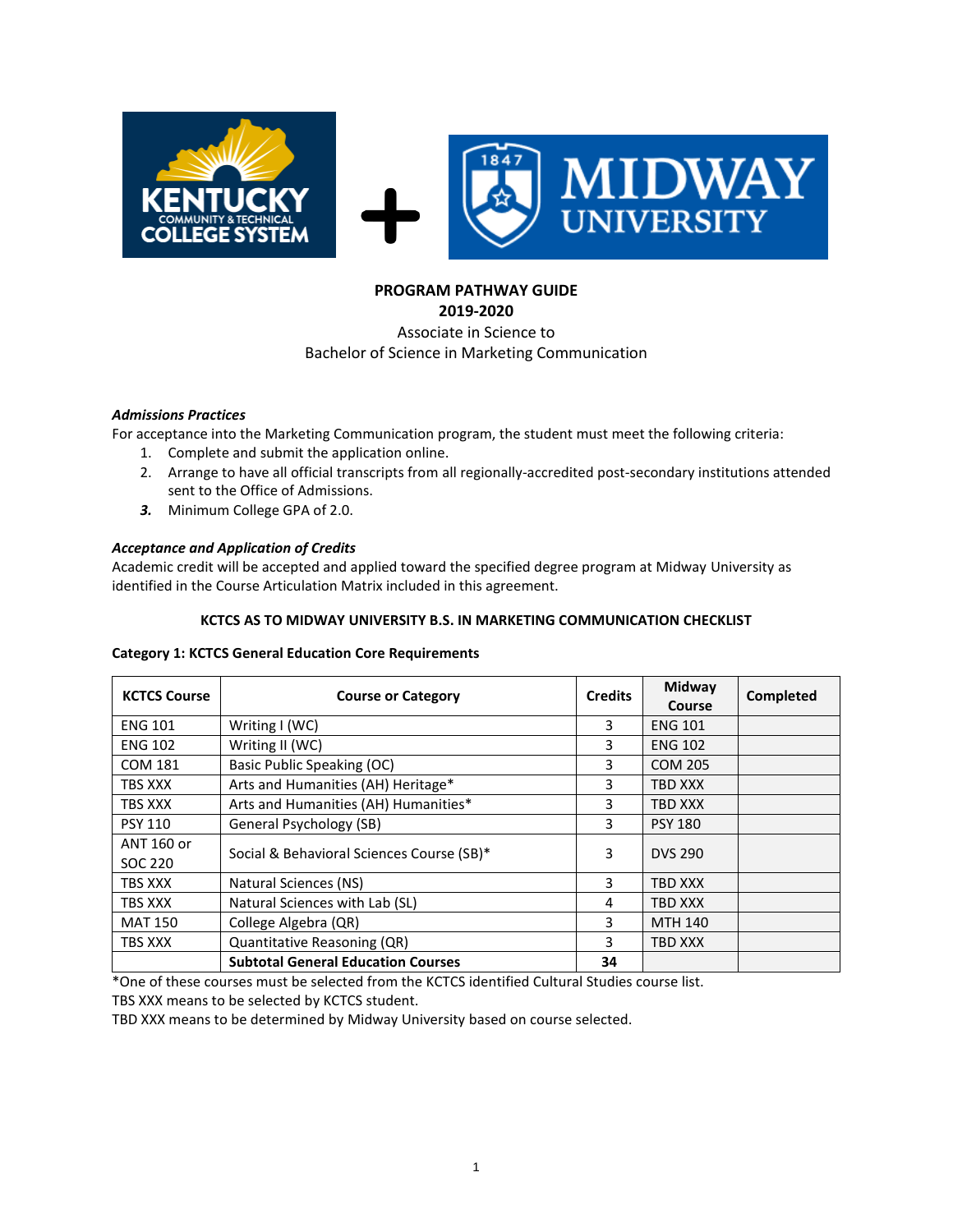#### **Category 2: KCTCS A.S. Requirements\***

| <b>KCTCS</b><br>Course | <b>Course or Category</b>                  |  | Midway<br>Course | <b>Completed</b> |
|------------------------|--------------------------------------------|--|------------------|------------------|
| <b>BIO 120</b>         | General Ecology (NS)                       |  | <b>ENV 201</b>   |                  |
| <b>STA 210</b>         | Statistics: A Force in Human Judgment (QR) |  | MTH 139          |                  |
|                        | <b>Subtotal A.S. Requirement Courses</b>   |  |                  |                  |

\*At least 6 hours must be from Quantitative Reasoning and/or Natural Science

#### **Category 3: KCTCS Electives\***

| <b>KCTCS</b><br>Course | <b>Course or Category</b>                   | <b>Credits</b> | Midway<br>Course | Completed |
|------------------------|---------------------------------------------|----------------|------------------|-----------|
| DIL XXX                | Digital Literacy**                          | 3              | TBD XXX          |           |
| TBS XXX                | First-Year Experience                       | 3              | MWY-101          |           |
| <b>BAS 160</b>         | Introduction to Business                    | 3              | TBD XXX          |           |
| <b>WGS 200 or</b>      | Arts and Humanities (AH)                    |                | <b>WST 200</b>   |           |
| <b>WGS 201</b>         | OR Social & Behavioral Sciences Course (SB) | 3              |                  |           |
| <b>TBS XXX</b>         | Elective                                    | 3              | TBD XXX          |           |
| TBS XXX                | Elective                                    | 3              | TBD XXX          |           |
| TBS XXX                | Elective                                    |                | TBD XXX          |           |
|                        | <b>Subtotal Elective Courses</b>            | 21             |                  |           |
|                        | <b>TOTAL Associate Degree Hours</b>         | 61             |                  |           |

**\*** Recommend students pick from the KCTCS course equivalencies listed in the B.S. in Marketing Communication table

\*\* Students must demonstrate computer/digital literacy skills, either through completing a course or passing a test.

# **BACHELOR of SCIENCE in MARKETING COMMUNICATION KCTCS Program Transfer Equivalencies**

| Course         | <b>KCTCS Course</b>            | <b>Hours</b> | Course         | <b>Midway Course</b>                | Completed |
|----------------|--------------------------------|--------------|----------------|-------------------------------------|-----------|
| <b>Number</b>  |                                |              | <b>Number</b>  |                                     |           |
| <b>ART 281</b> | Digital Photography I          | 3            | <b>ART 202</b> | Photoshop I                         |           |
| <b>MKT</b>     | <b>Principles of Marketing</b> | 3            | <b>BUS 255</b> | <b>Principles of Marketing</b>      |           |
| (BAS) 282      |                                |              |                |                                     |           |
|                |                                | 3            | <b>MCO 201</b> | Introduction to Marketing           |           |
|                |                                |              |                | Communications                      |           |
|                |                                | 3            | <b>MCO 210</b> | <b>Writing for Marketing</b>        |           |
|                |                                |              |                | Communications                      |           |
|                |                                | 3            | <b>MCO 220</b> | <b>Advertising Principles</b>       |           |
| <b>ART 251</b> | <b>Graphic Communication I</b> | 3            | <b>MCO 230</b> | <b>Graphic Design I</b>             |           |
|                |                                | 3            | <b>MCO 301</b> | Introduction to Public Relations    |           |
|                |                                | 3            | <b>MCO 315</b> | Consumer/Audience Analysis          |           |
|                |                                | 3            | <b>MCO 320</b> | <b>Global Brand Management</b>      |           |
|                |                                | 3            | <b>MCO 405</b> | <b>Internal Brand Communication</b> |           |
|                |                                | 3            | <b>MCO 435</b> | Digital and Social Media            |           |
|                |                                | 3            | <b>MCO 450</b> | <b>Media Sales and Analysis</b>     |           |
|                |                                | 3            | <b>MCO 490</b> | Capstone                            |           |
|                |                                | 3            | <b>ENG 380</b> | Writing Across the Disciplines      |           |

# **MARKETING COMMUNICATION**